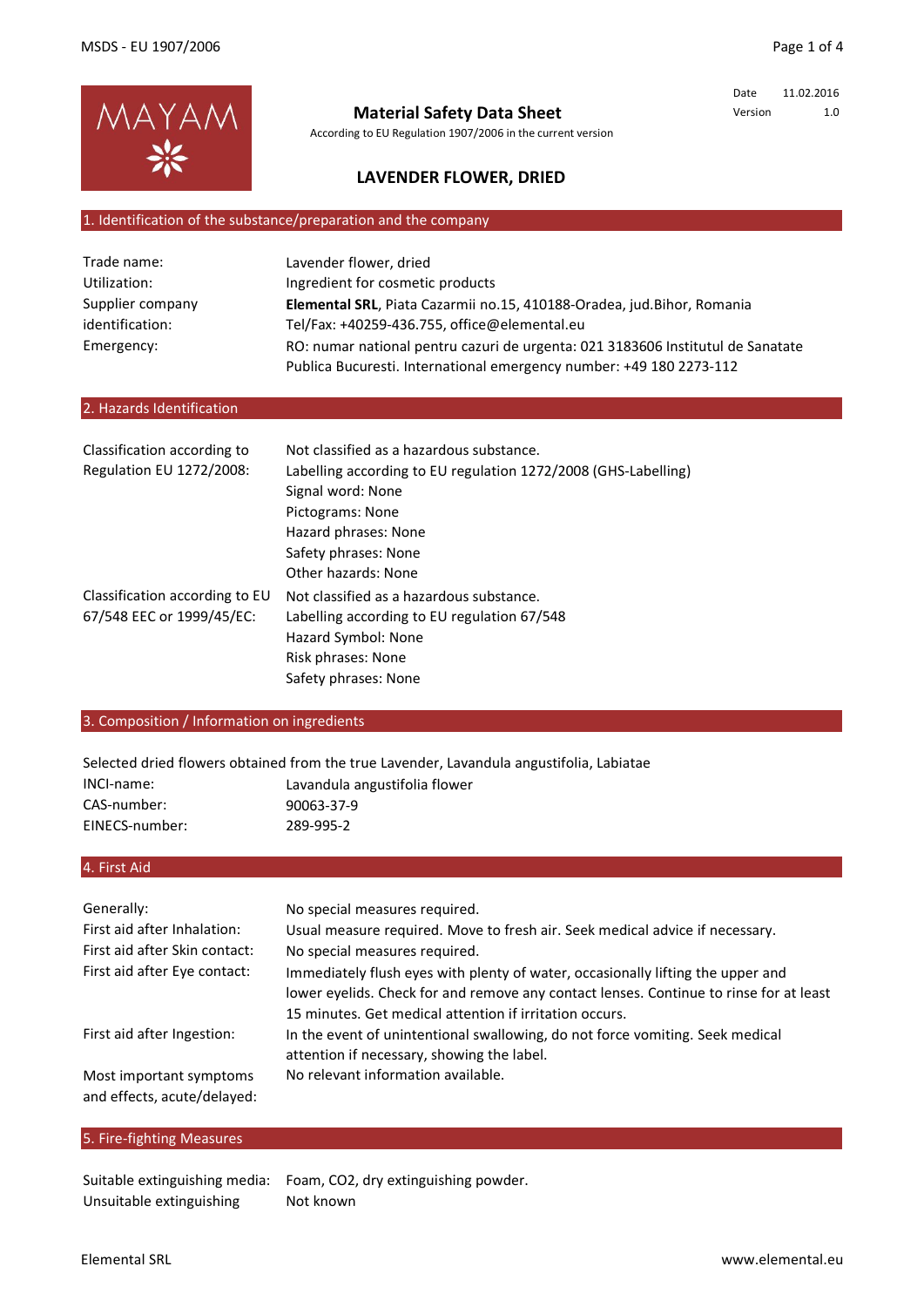

# **Material Safety Data Sheet**

According to EU Regulation 1907/2006 in the current version

## Date 11.02.2016 Version 1.0

## **LAVENDER FLOWER, DRIED**

| media:<br>Protective equipment:                                                 | Keep away from sources of ignition. Do not smoke. Respiratory and eye protection<br>required for fire crews when exposed to smoke or fumes.<br>Fire and explosion protection: No relevant information available |
|---------------------------------------------------------------------------------|-----------------------------------------------------------------------------------------------------------------------------------------------------------------------------------------------------------------|
| 6. Accidental release measures:                                                 |                                                                                                                                                                                                                 |
| Personal precautions:<br>Environmental precautions:<br>Methods for cleaning up: | No special measures required.<br>No special measures required.<br>Clean up mechanically.                                                                                                                        |
| 7. Handling and Storage                                                         |                                                                                                                                                                                                                 |
| Precautions for safe handling:                                                  | Apply good manufacturing practice & industrial hygiene practices. Observe good<br>personal hygiene, and do not eat, drink or smoke whilst handling. Avoid dust<br>formation.                                    |
| Conditions for safe storage:                                                    | Store the product in a well-ventilated environment, free from light and moisture.                                                                                                                               |
| 8. Exposure Controls and Personal Protection                                    |                                                                                                                                                                                                                 |

| Hand protection:             | No particular measures required.                                       |
|------------------------------|------------------------------------------------------------------------|
| Respiratory protection:      | Do not inhale dust. Wear protective mask in case of formation of dust. |
| Eye protection:              | No particular measures required.                                       |
| Physical protection:         | Use usual individual protective equipment.                             |
| Occupational exposure limit: | No particular measures required.                                       |

## 9. Physical and Chemical Properties

| Appearance:                    | small flowers and buds     |
|--------------------------------|----------------------------|
| Colour:                        | bluish mauve               |
| Odour:                         | characteristic of lavender |
| Melting point:                 | not concern                |
| Initial boiling point & range: | not concern                |
| Flash point:                   | not determined             |
| Solubility:                    | not soluble                |
| Auto-ignition temperature:     | not determined             |
| Flamability:                   | not available              |
| Explosive properties:          | nothing to report          |
| Decomposition temperature:     | nothing to report          |

## 10. Stability and Reactivity

| Reactivity:                            | It presents no significant reactivity hazards, by itself or in contact with water. |
|----------------------------------------|------------------------------------------------------------------------------------|
| Chemical stability:                    | The product is stable under normal conditions                                      |
| Possibility of hazardous<br>reactions: | It presents no significant hazardous reaction.                                     |
| Conditions to avoid:                   | Keep away from open flames.                                                        |
| Substances to avoid:                   | Nothing to report                                                                  |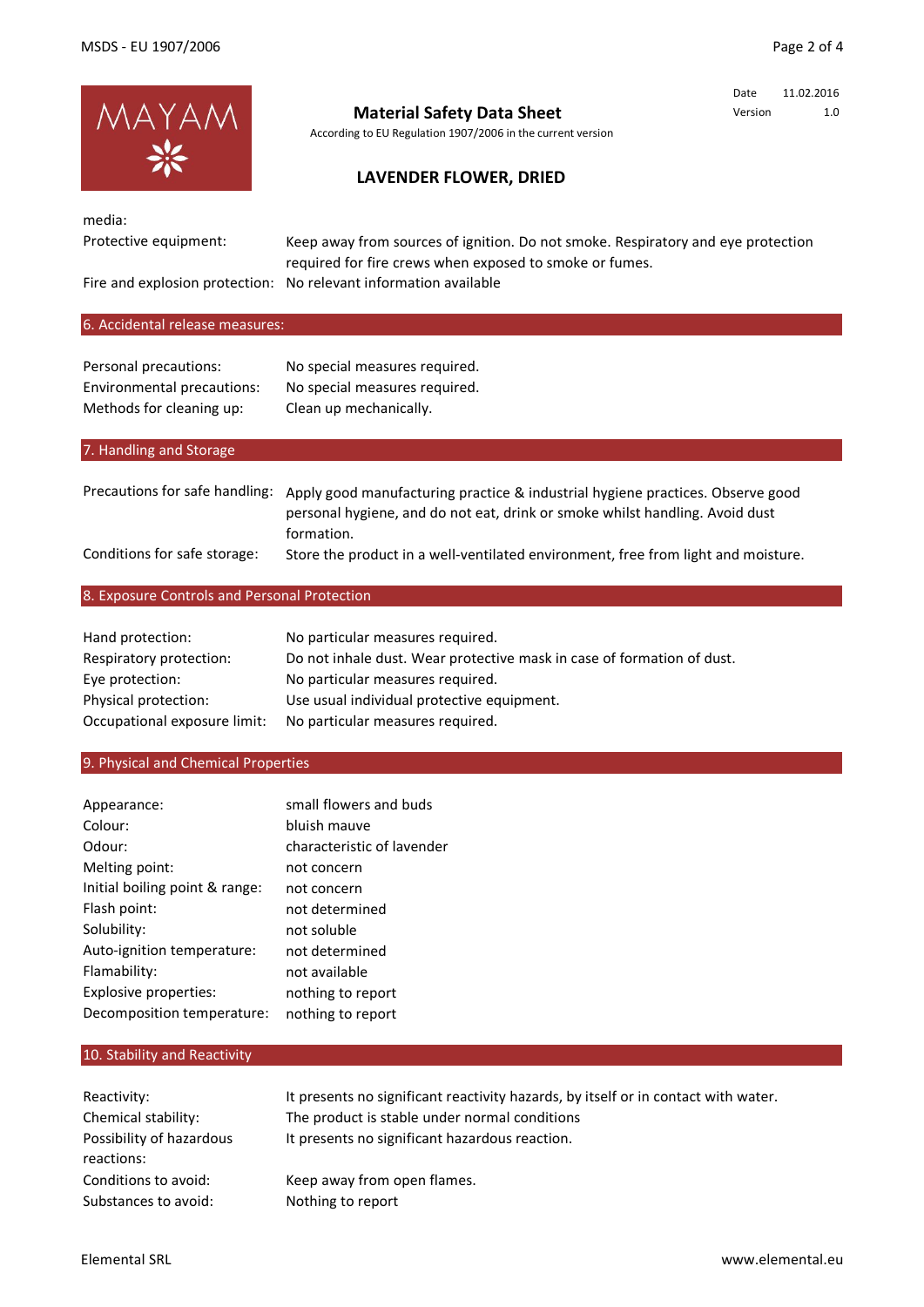Date 11.02.2016 Version 1.0



## **Material Safety Data Sheet**

According to EU Regulation 1907/2006 in the current version

## **LAVENDER FLOWER, DRIED**

Hazardous decomposition products:

Nothing to report

### 11. Toxicological Information

Not classified as hazardous conform EEC Dangerous Substance Directive and Dangerous Preparation Directives. If the product is used properly it will not cause any injuries to health.

| Acute toxicity:                  | In compliance with generally accepted uses and quantities are no negative |
|----------------------------------|---------------------------------------------------------------------------|
|                                  | impacts to be expected.                                                   |
|                                  | LD50 oral: not determined                                                 |
|                                  | LD50 dermal: not determined                                               |
|                                  | LC50: not determined                                                      |
| Skin corrosion/irritation        | In compliance with generally accepted uses and quantities are no negative |
|                                  | impacts to be expected.                                                   |
| Serious eye damage/irritation    | In compliance with generally accepted uses and quantities are no negative |
|                                  | impacts to be expected.                                                   |
| Respiratory / skin sensitization | In compliance with generally accepted uses and quantities are no negative |
|                                  | impacts to be expected.                                                   |
| Germ cell mutagenicity           | There is not expected negative impact.                                    |
| Carcinogenicity                  | There is not expected negative impact.                                    |
| Reproductive toxicity            | There is not expected negative impact.                                    |
| STOT-single exposure             | No information available                                                  |
| STOT-repeated exposure           | No information available                                                  |
| Aspiration hazard                | No information available                                                  |

#### 12. Ecological Information

12.1. Ecotoxicity: Nothing to report. Environmentally not hazardous.

- 12.2. Mobility in soil: passive natural product
- 12.3. Degradability: biodegradable plant material
- 12.4. Bioaccumulation potential: not concerned
- 12.5 Various harmful effects: nothing to report

### 13. Disposal Considerations

Recommendation:

Must be disposed of in compliance with the respective national regulations.

### 14. Transport Information

| General recomandations:        | Not subject to transport regulations |
|--------------------------------|--------------------------------------|
| UN no:                         | not classified                       |
| Road (ADR/RID):                | not classified                       |
| Air (IATA/ICAO):               | not classified                       |
| Sea (IMDG):                    | not classified                       |
| Special precautions for user:  | See section 6-8                      |
| Transport in bulk according to |                                      |
| Annex II of MARPOL 73/78 and   |                                      |
| the IBC:                       | Not defined                          |